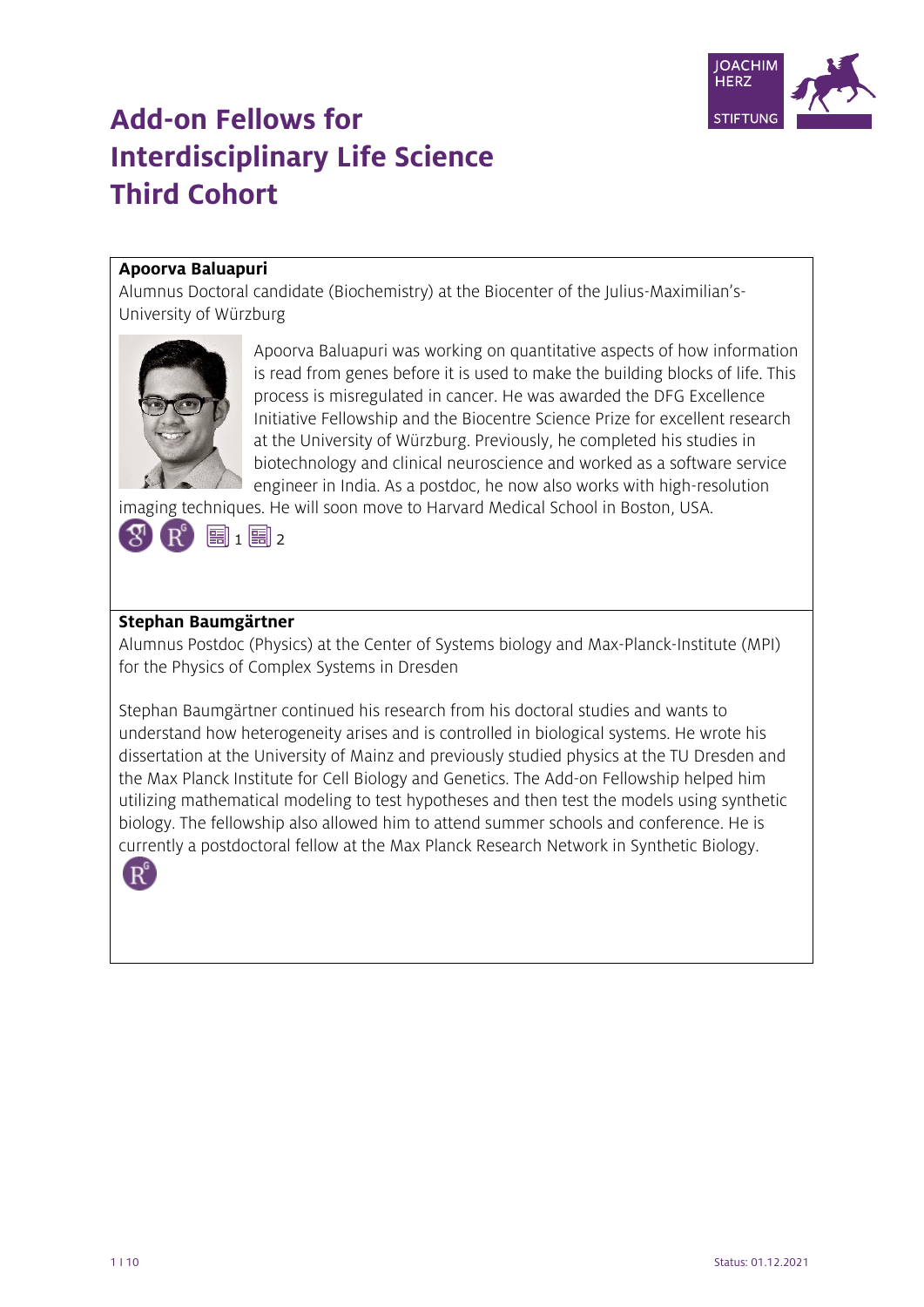

#### **Katherine Beckham**

Alumna Postdoc (Structure Biology and Microbiology) at the European Molecular Biology Laboratory (EMBL) in Hamburg



Kate completed her undergraduate studies in Molecular Biology at the University of Saint Andrews, Scotland. She joined the Welcome Trust Program on the , Molecular functions of Disease' at the University of Glasgow, Scotland, where she completed her MRes and Ph.D. Kate was awarded an EMBL Interdisciplinary Postdoctoral (EIPOD) fellowship to investigate the structure and assembly of the Type VII Secretion System, is a key virulence factor for mycobacterial pathogens. She was awarded the

Helmholtz Center for Infection Research award. Obtaining the Add-on fellowship from the JHS allowed Kate to pursue interdisciplinary approaches.



#### **David Fischer**

Alumnus Doctoral candidate (Bioinformatics) at the Helmholtz-Center in Munich

David Fischer was working on his doctoral project in Computational Biology/Machine Learning at the group of Prof. Fabian Theis, specifically on algorithm development for single-cell RNAseq data. David received a B.Sc. Biochemistry from the University of Cambridge and a M.Sc. in Compuational Biology and Bioinformatics from ETH Zurich. During his Masters, he specialized in statistical modelling of Biological Systems and Machine Learning. He used the Add-on Fellowship to facilitate collaborations and to conduct a single-cell RNA-seq experiments in conjunction with an experimental collaborator.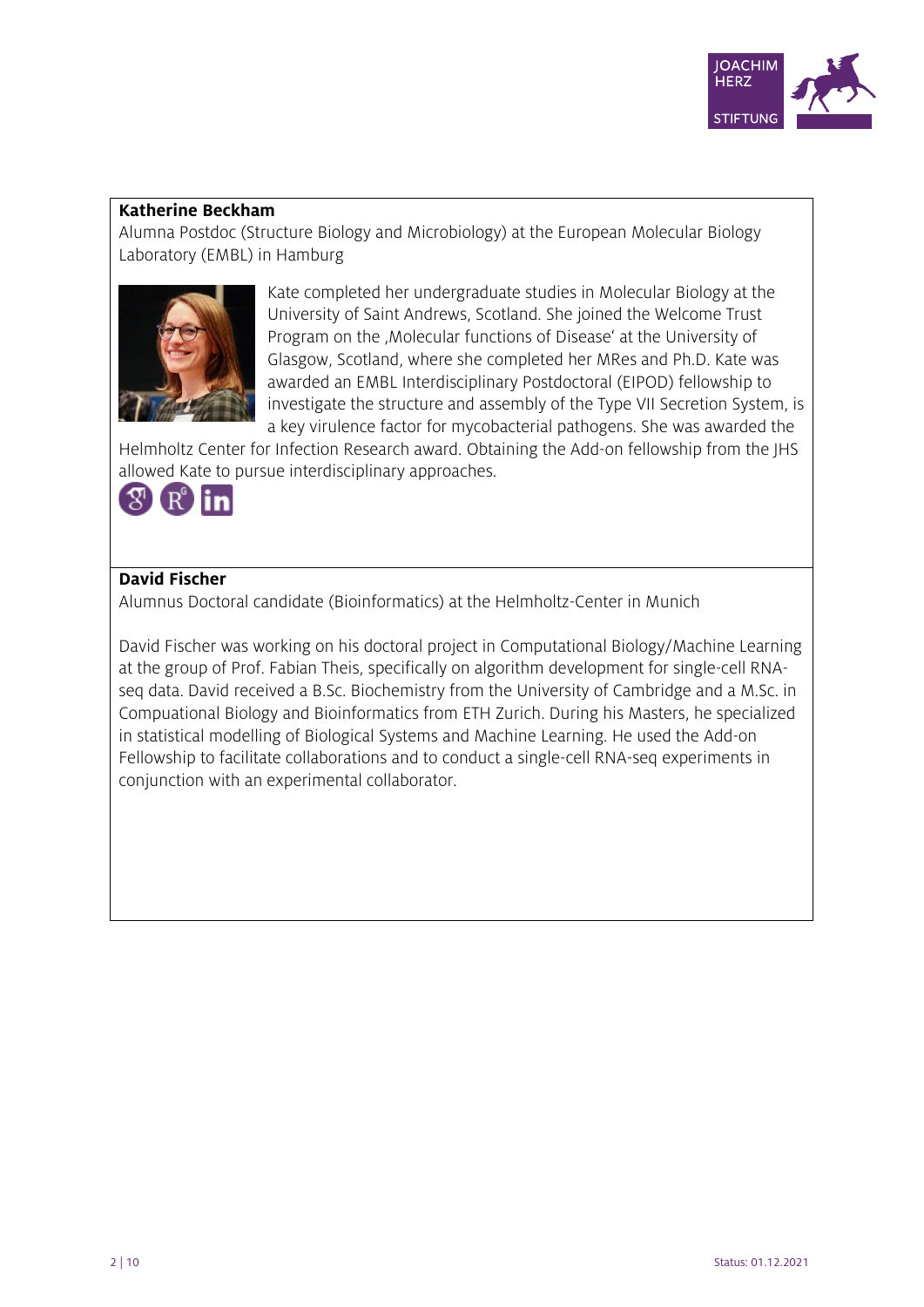

#### **Adrian Granada**

Alumnus Postdoc (Biophysics) at the Humboldt-University Berlin



Adrian Granada is a physicist-turned-biologist. He studied physics at the University of Buenos Aires, Argentina. He then decided to pursue his doctorate in biophysics at the Institute for Theoretical Biology in Berlin, where he used the theory of coupled oscillators to investigate features of the circadian system. For his postdoc, he joined the Systems Biology department from Harvard Medical School to gain training in experimental single-cell biology. At Harvard, Adrian gained hands-on expertise on cell

line engineering and high-resolution live microscopy. He started his group at Charité Berlin with the goal to advance the understanding of the single-cell dynamics of cellular processes.



#### **Michael Heymann**

Alumnus Postdoc (Biophysics) at the Max-Planck-Institute (MPI) for Biochemistry in Martinsried next to Munich

Michael Heymann worked with high-resolution 3D printing methods to develop optimal mixing jets for time-resolved observation of biological reactions. Previously, he studied biology in Berlin, followed by a doctorate in structural biology and biophysics in Boston. In his doctoral thesis, he explored dynamic, self-assembling, biological processes using microfluidic methods. With the Add-on Fellowship, he was exploring medical applications for submicrometer 3D printing processes and researching how complex biological systems can self-organize from the nanometer to the mesoscale. Michael became an assistant professor at the Institute of Biomaterials and Biomolecular Systems in Stuttgart.

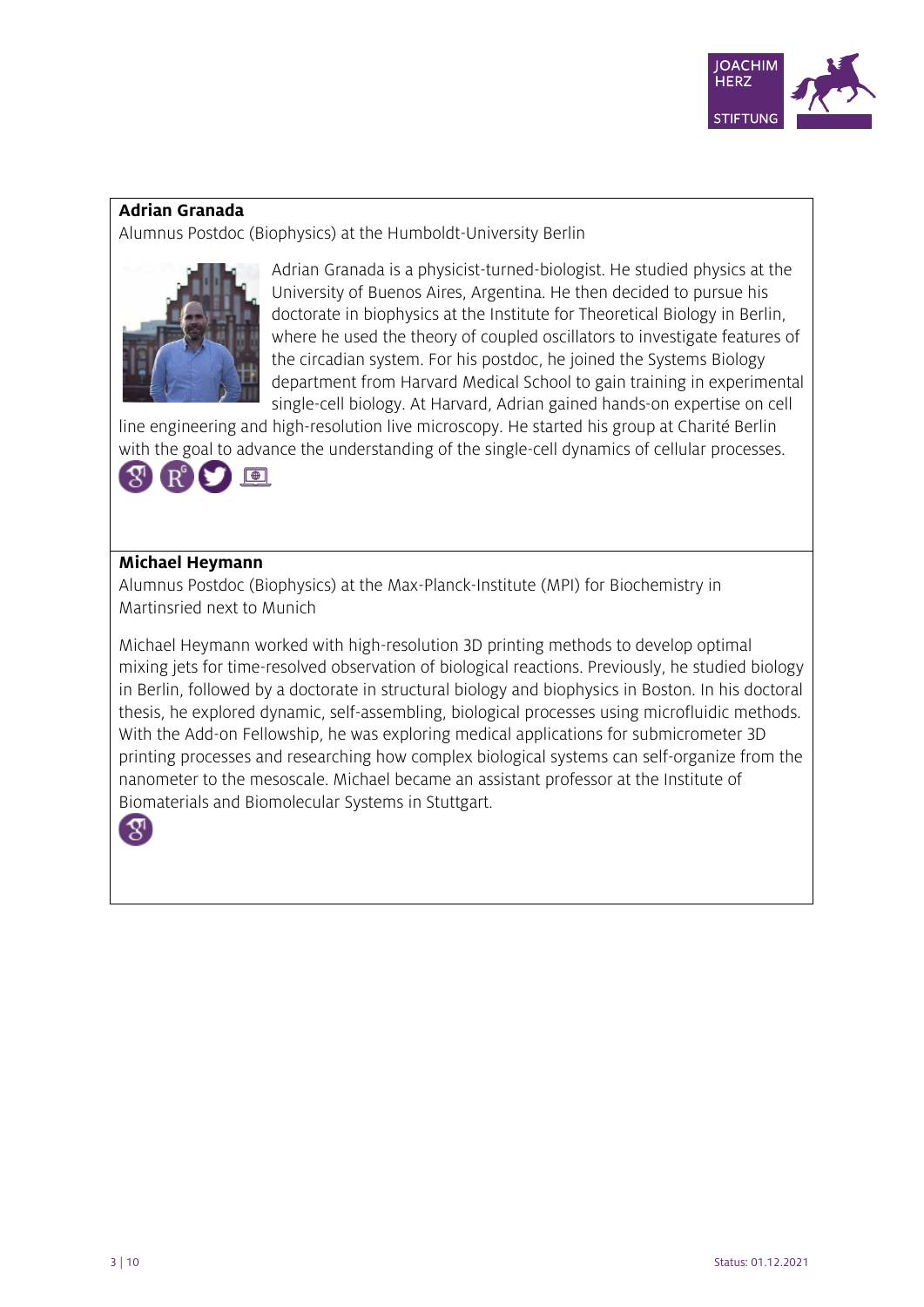

#### **Sayuri Hortsch**

Alumna Doctoral candidate (Systems biotechnology) at the Technical University of Munich

Sayuri Hortsch was a doctoral candidate at the Department of Systems Biotechnology under the supervision of Prof. Andreas Kremling. She was majoring in stochasticity in gene expression and the resulting cellular heterogeneity. Previously, she studied molecular biotechnology and (bio)mathematics at the TU Munich. She was involved as a student assistant and as a tutor. She completed her master's thesis at Roche Diagnostics in Penzberg. The Add-on Fellowship was the basis to learn experimental single cell technologies to generate data for her models and to exchange with international research groups.

#### **Florian Huber**

Alumnus Postdoc (Bioinformatik) at the European Molecular Biology Laboratory (EMBL) in Heidelberg

Florian Huber was working on the question of how to predict phenotypes based on high content screening. He also models data from high throughput experiments to predict drug mechanisms and drug interactions. He completed his dissertation at the University of Heidelberg in RNA systems biology in baker's yeast. Previously, he studied Molecular Biology at the University of Vienna and Molecular Medicine at Imperial College London. He was using the Add-on Fellowship to understand and apply machine learning methods to systems biology.

# in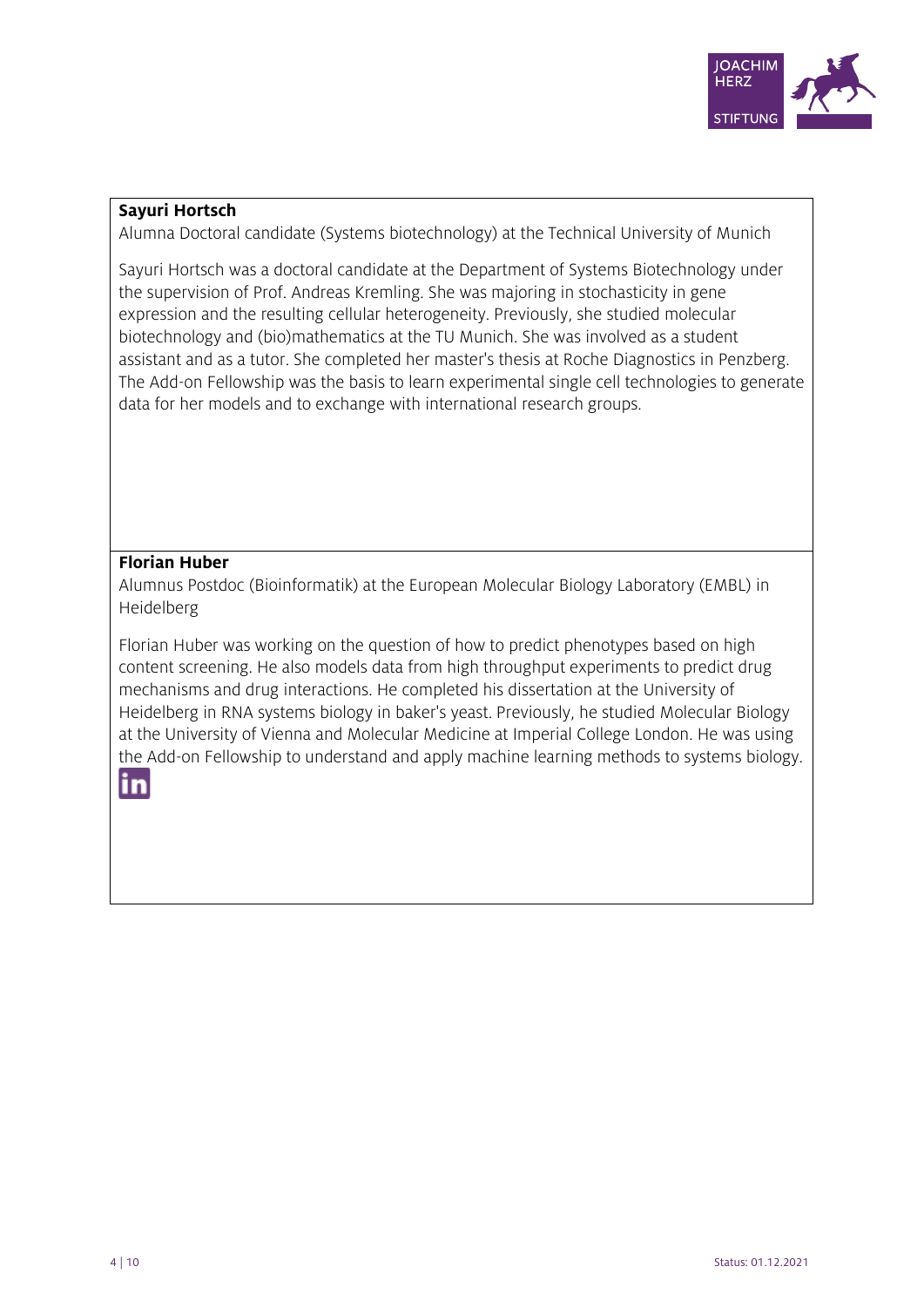

#### **Cosimo Jann**

Alumnus Doctoral candidate (Molecular biology) at the European Molecular Biology Laboratory (EMBL) in Heidelberg

Cosimo Jan performed his doctorate in cooperation with the ETH Zurich, developing new genetic tools and revealing how signaling pathways regulate stress adaptation. Beforehand, he studied Biotechnology at University of Kaiserslautern. At UC Berkeley, he specialized in nanoand bioengineering. After M.Sc. completion, he trained at the Wellcome Trust Sanger Institute and BASF Corp., NY. The Add-On Fellowship enabled fruitful international collaborations and allowed him to acquire experience in confocal microscopy, statistics, and large data analysis. As a postdoc at the Institute of Molecular Biology and the Mainz University, he works on developing technologies for genetic code expansion.

# **Andrej Kamenac**

Alumnus Doctoral candidate (Biophysics) at the University of Augsburg

Andrej Kamenac was doing his doctoral thesis on the effects of the thermodynamic phase state of the membrane on enzyme activity and drug uptake. Previously, he studied physics and materials science at the University of Augsburg. During his studies, he worked as an exercise instructor for experimental physics and as a working student in the field of polymer chemistry and lightweight construction. The Add-on Fellowship supported him to gain deeper insights into various biochemical experimental techniques.

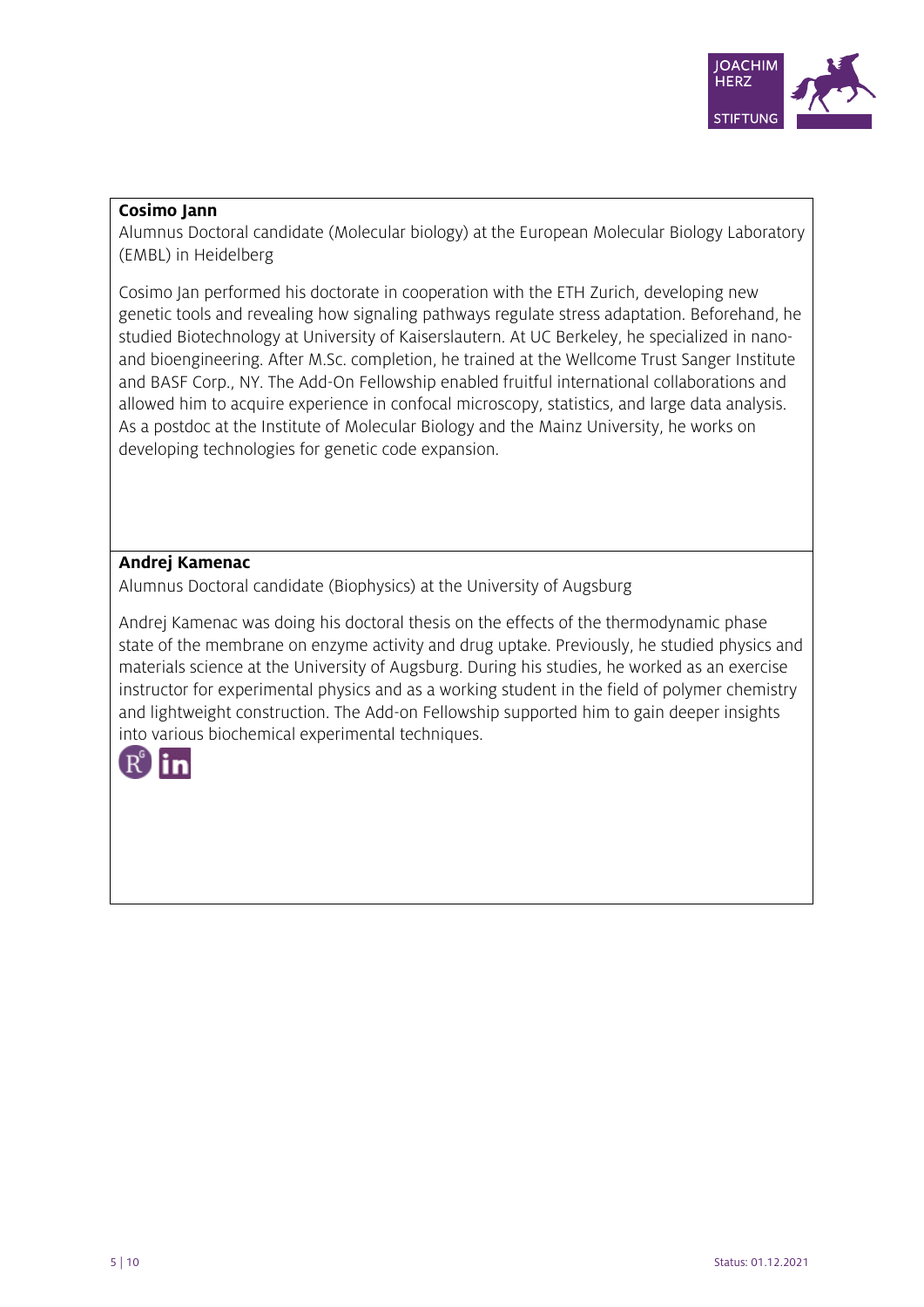

#### **Andreas Kist**

Alumnus Doctoral candidate (Neuroscience) at the Max-Planck-Institute (MPI) for Neurobiology in Martinsried next to Munich

Andreas Kist was using in vivo calcium imaging, aiming to understand the recording, processing, and output of signals from the cerebellum in zebrafish. Previously, he studied as B.Sc. and M.Sc. molecular medicine at the Friedrich-Alexander-University (FAU) in Erlangen. In addition to (patho-)physiology research, he worked in the department of a consortium focuses on medical technology, digitalization, and automation in Munich. He is a freelance web designer, programmer, and lecturer. With the Add-on Fellowship, he addressed the data processing of Purkinje cells, which he wants to model. Andreas became a Junior Professor for Artificial Intelligence at FAU.



# **Arghyadip Mukherjee**

Alumnus Doctoral candidate (Biophysics) at the Max-Planck-Institute (MPI) for the Physics of Complex Systems in Dresden



Arghyadip Mukherjee, alias Argo, became a biophysicist due to his fascination for complex shapes. He uses theoretical concepts of active matter physics to identify underlying principles that govern the organization and dynamics of living tissues. For Argo, theoretical approaches represent not only a way to capture the true essence of biophysical phenomena, but also an instrument to gain novel quantitative insights. Previously, he studied physics at the Indian Institute of Science,

India, with an emphasis on theoretical physics. After his doctorate at MPI-PKS, Dresden, he is starting his postdoctoral position at Collège de France, Paris.

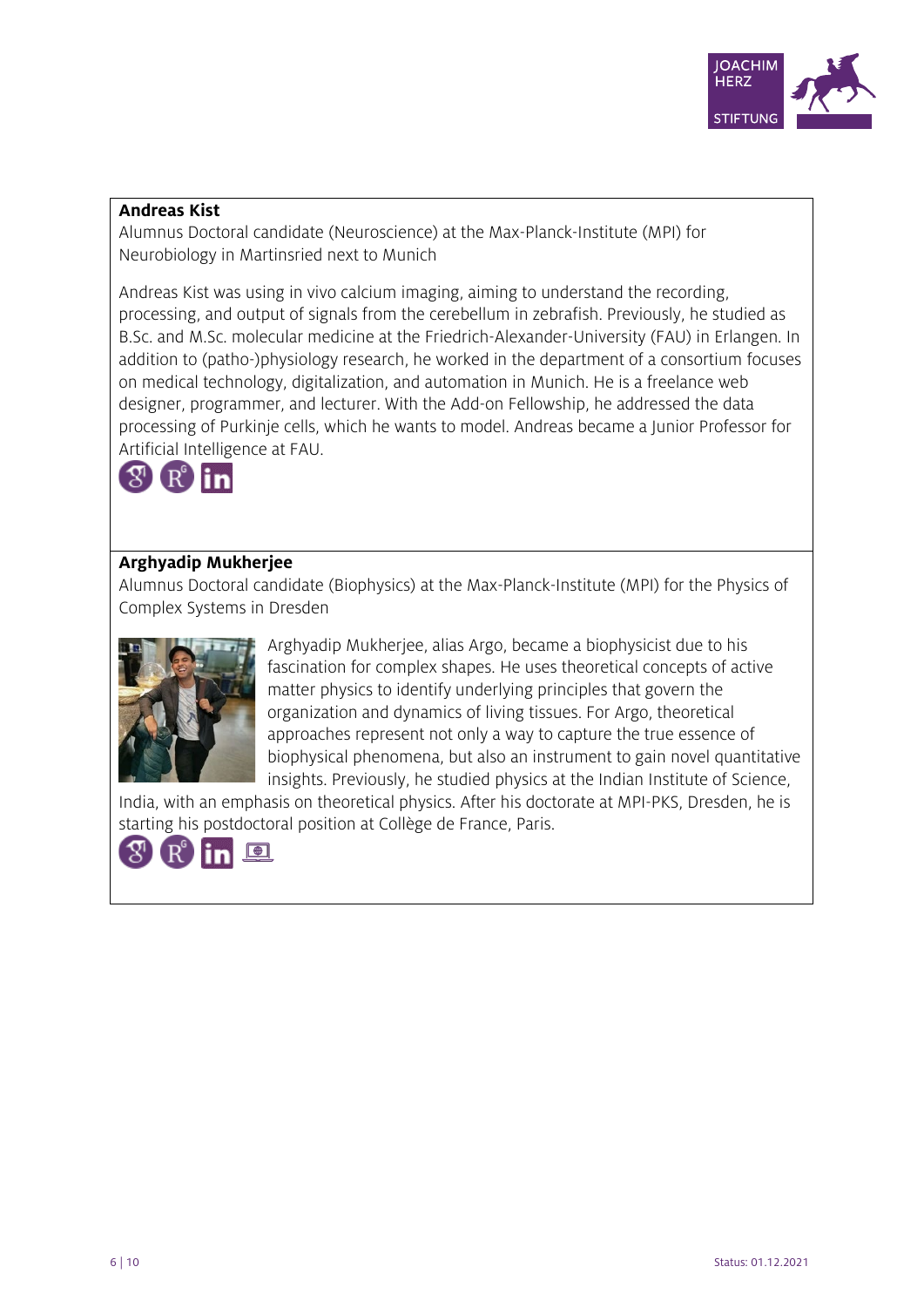

#### **Andreas Nold**

Alumnus Postdoc (Neuroscience) at the Max-Planck-Institute (MPI) for Brain Research in Frankfurt



Andreas Nold works on microscopy and imaging of single molecules. He also develops models for biological processes, mainly in brain research and neuro-immune interaction. Before that, he studied Mechanical Engineering and Mathematics and Computer Science at the Technical University of Darmstadt. Subsequently, he did research as a research assistant at the Department of Fluid Dynamics and subsequently obtained his doctorate in the 'Complex Multiscale Systems' group at the Chemical

Engineering Department at Imperial College London. After his doctorate, Andreas worked as a senior business consultant for an IT transformation project before taking up his current research topic in Neuroscience.



#### **Laura Paulowski**

Alumna Postdoc (Biophysics) at the Research Center Borstel – Leibniz Lung Center

Laura Paulowski's research topic is "Generation of asymmetric vesicles as a model for Gramnegative bacteria". Previously, she did her thesis at the Leibniz Lung Center within the Cluster of Excellence Inflammation@Interfaces where she investigated the effect of membrane active substances, so called host defense peptide, on model membranes i.e., lipid rafts. Previously, she studied chemistry at the Westfälische Wilhelms-Universität Münster and at the University of California, San Diego, USA (UCSD). Through the Add-on Fellowship, Laura had the opportunity to gain a deeper insight into high-resolution fluorescence microscopic analysis (STED-imaging and -FCS).

團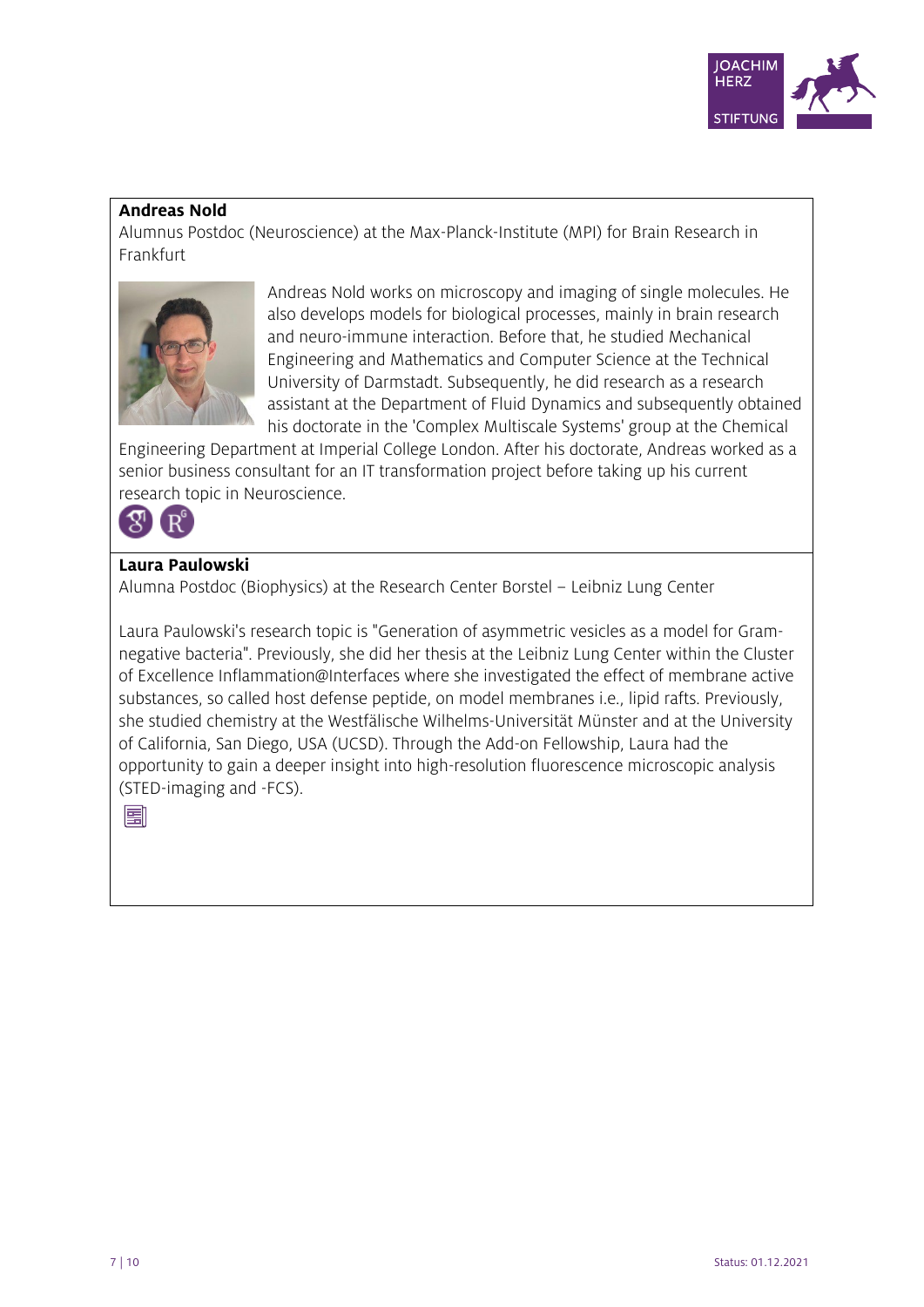

#### **Lourdu Xavier Paulraj**

Alumnus Doctoral candidate (Biophysics) at the Max-Planck Institute (MPI) for the Structure and Dynamics of Matter, CFEL-DESY and EuXFEL in Hamburg



Lourdu Xavier Paulray works at the interface of DNA nanotechnology, crystallography and single-particle imaging. He carries out his research on single-particle diffractive imaging of 3D DNA-origami molecular scaffolds using XFEL pulses with the goal of developing DNA-origami-based holographic platforms for imaging small-proteins. He was a visiting scholar at New York University, Linac Coherent Light Source (LCLS), SLAC National Accelerator Laboratory and Stanford University. There he got trained on

DNA nanotechnology, X-ray imaging, and cryoEM. Also, he has done an internship at Harvard University on computational tools for de nova designer proteins funded by the Add-on Fellowship.



# **Max Schelski**

Alumnus Doctoral candidate (Neurobiology) at the German Center für Neurodegenerative Diseases (DZNE) in Bonn



Max Schelski was working on axon development, using live-cell imaging and coding in Python. During his B.Sc. he worked on research projects in Synthetic Biology and on a project with human-derived neurons. He analysis the train-track network (microtubule array) in neuronal protrusions (neurites), which for a long time has been thought to be stationary but is in fact dynamic and constantly flows from neurites into the cell body. Max now plans to develop a quantitative, biophysical model

of these cytoskeletal dynamics using mathematical modelling and machine learning.

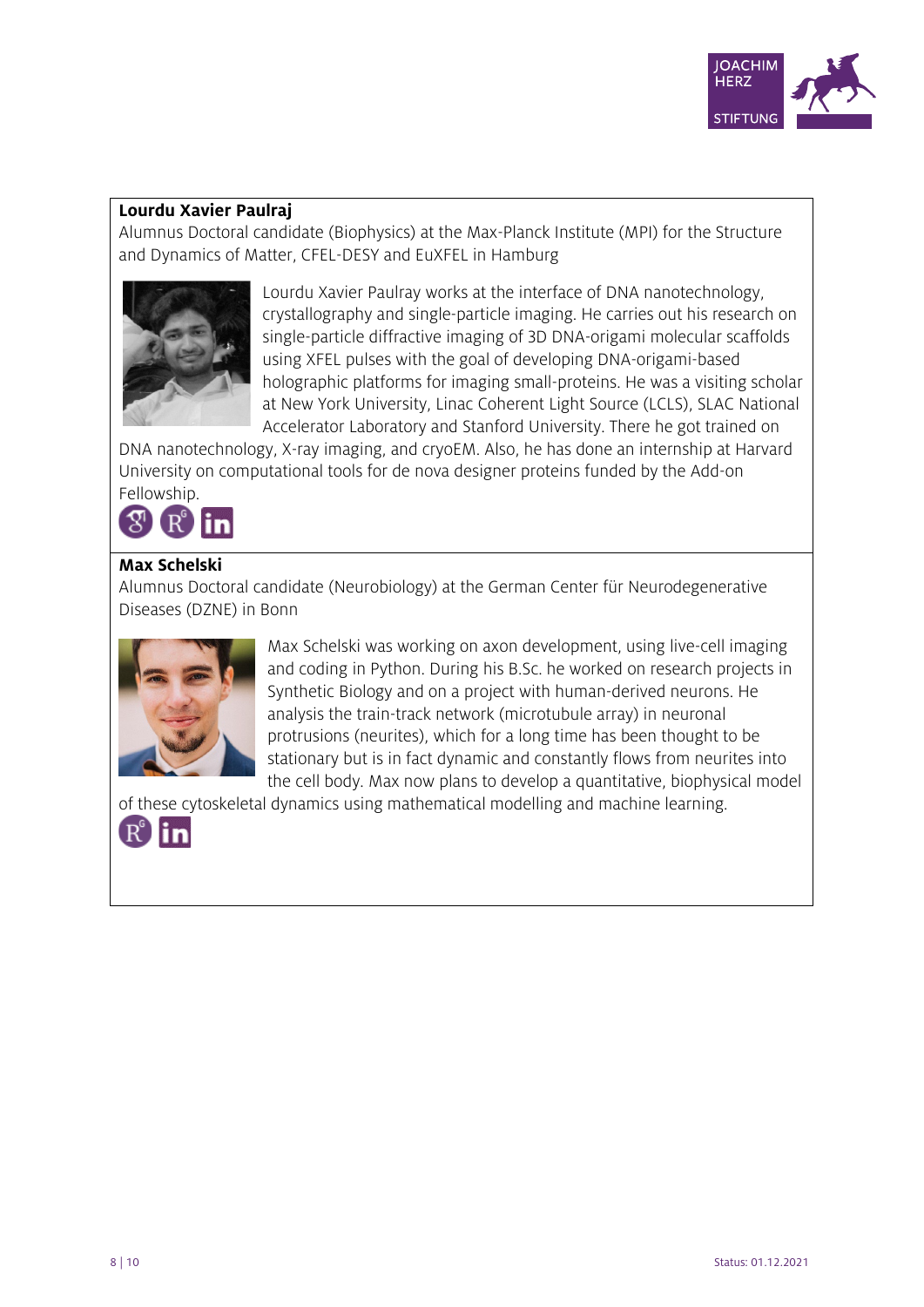

#### **Adrian Schwarzer**

Alumnus Postdoc (Human medicine) at the Hannover Medical School (MHH)

Adrian Schwarzer was a research associate and physician assistant at the Department of Hematology, Oncology and Stem Cell Transplantation and focused on aggressive T-cell leukemia. He completed his doctoral theses in medicine in molecular medicine with a focus on biochemistry at the MHH as well as at the Institute of Immunology at the TU Dresden. Previously, he studied human medicine at the TU Dresden with a stay abroad at Dartmouth Medical School, NH, USA. He was also a member of the "Junge Akademie" of the MHH. The Add-on Fellowship supported him in strengthening collaborations with Copenhagen and Vienna, conference visits, continuing education and in the acquisition of powerful technology.

#### **Darius Schweinoch**

Alumnus Doctoral candidate (System biology) at the University Hospital Greifswald

Darius Schweinoch explored the innate immune response in viral infections using mathematical modeling. Previously, Darius studied cell biology at the University of Osnabrück and bioinformatics at the University of Potsdam. During his master's degree, he worked as a research assistant in theoretical systems biology and conducted research on model-based methods for assay system evaluation. The Add-on Fellowship supported him in interdisciplinary collaboration and improves his methodological repertoire. As a modeling and simulation scientist, he joined a consulting company for drug development and pharmaceuticals.